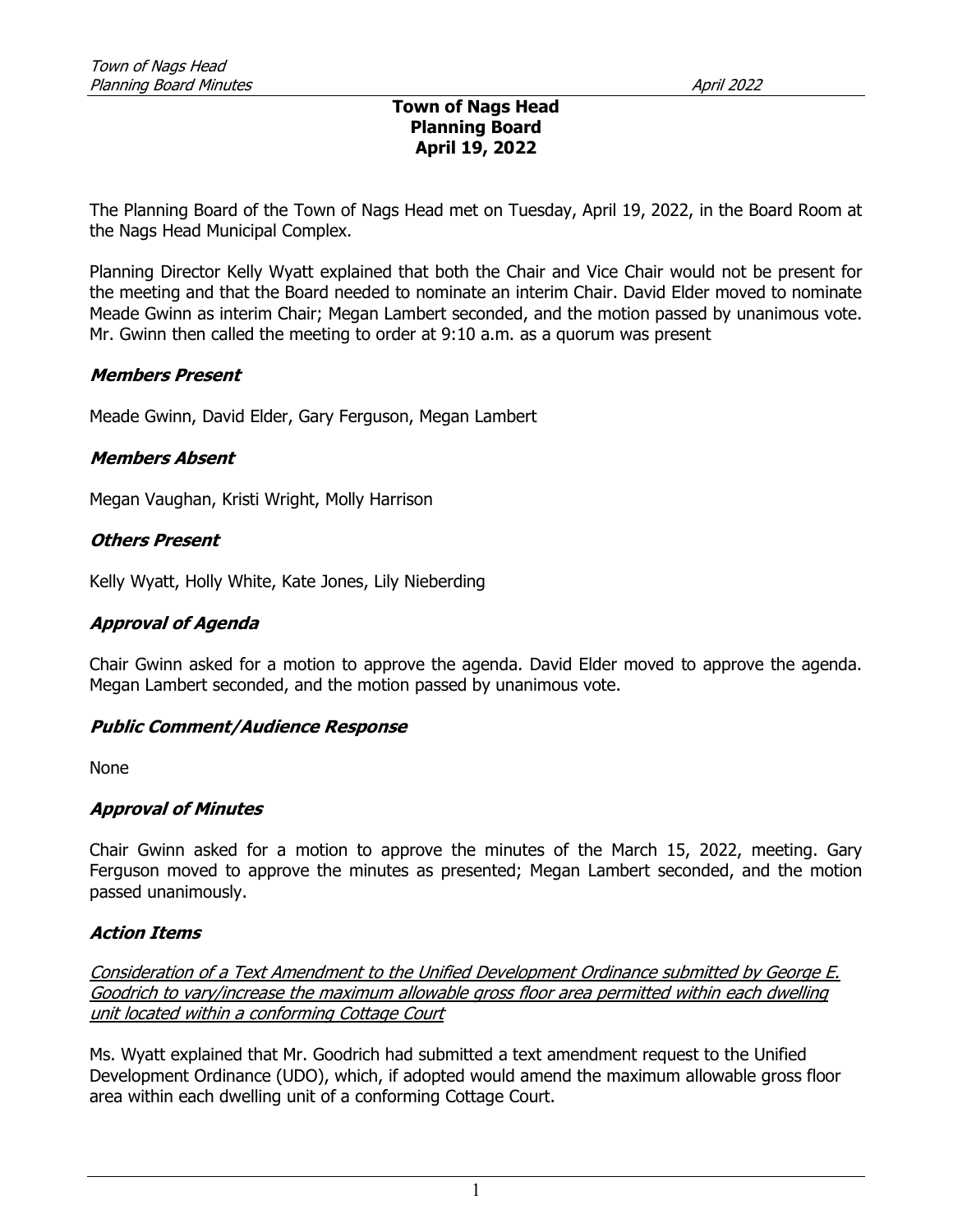In 1985 the Cottage Court use was eliminated from the then Zoning Ordinance, making those existing at that time nonconforming structures. In 2015 the Board of Commissioners adopted language allowing certain minor and major modifications to be permitted to individual dwelling units within a nonconforming cottage court. Shortly after, in November 2016, following Comprehensive Land Use Plan discussions by the FOCUS Nags Head Advisory Committee, the Board of Commissioners adopted an ordinance which would reestablish the "Cottage Court" use as a conforming use with supplemental regulations that must be adhered to for approval. At that time the maximum allowable gross floor area within each dwelling unit was capped at 2,000 square feet.

Ms. Wyatt proceeded to review the Cottage Courts developed since the 2016 adoption:

- Whalebone Cottages, located at 8201 S. Old Oregon Inlet Road, was approved via the Conditional Use Permit process in April of 2017. At that time the proposed cottages were compliant with the supplemental regulations and the largest unit has approximately 1,503 square feet of gross floor area. - Haven on the Banks (Gandt) Cottages, located at 115 E. Dove Street, was approved via the Conditional Use Permit process in August of 2018. At that time the proposed cottages were compliant with the supplemental regulations and the largest structure has approximately 1,522 square feet of gross floor area.

- Outer Banx Hotel, LLC Cottages, was approved via the Conditional Use Permit process in March of 2018, to be constructed at 7222 S. Virginia Dare Trail. This cottage court was never constructed, and the site plan approval expired in March 2019. The proposed development was compliant with the supplemental regulations in place at that time and the largest dwelling unit was approximately 1,917 gross floor area. The applicant for this text amendment, Mr. Goodrich, was the applicant that sought the Site Plan approval for Outer Banx Hotel, LLC Cottage Court in March of 2018.

Ms. Wyatt then explained that during the drafting of the Unified Development Ordinance (UDO), and ultimately the adoption of it (effective October 7, 2019) it was consensus among the FOCUS Nags Head Advisory Committee that the maximum habitable area of 2,000 square feet was too high, resulting in what appeared more like a single-family dwelling and not a "cottage", in the spirit of what previously existed. At that time, and as a part of the UDO, staff proposed that the maximum allowable gross floor area permitted within each dwelling unit of a conforming cottage court be reduced from 2,000 square feet to 1,500 square feet.

No other cottage court developments had been reviewed by the Planning Board and Board of Commissioners since the adoption of the UDO and the reduction of the gross floor area for dwelling units until recently when the applicant expressed interest in having the site plan for the Outer Banx Hotel, LLC Cottage Court approved again. Upon submittal of the revised site plan and architectural renderings, the new proposed cottages were not compliant with the current supplemental regulations in that several of the dwelling units exceeded 2,000 square feet of gross floor area and were in excess of 1 ½ stories.

A new, compliant design has not been submitted for review by the Planning and Development Department. Instead, Mr. Goodrich is proposing to amend the supplemental regulations for cottage courts as it relates to the maximum gross floor area within the dwelling units.

Based upon the above review and noting that the maximum allowable gross floor area for cottage court dwelling units was reduced from 2,000 square feet to 1,500 square feet as part of the considerations undertaken during the development of the Unified Development Ordinance, staff is recommending denial of the proposed text amendment as submitted.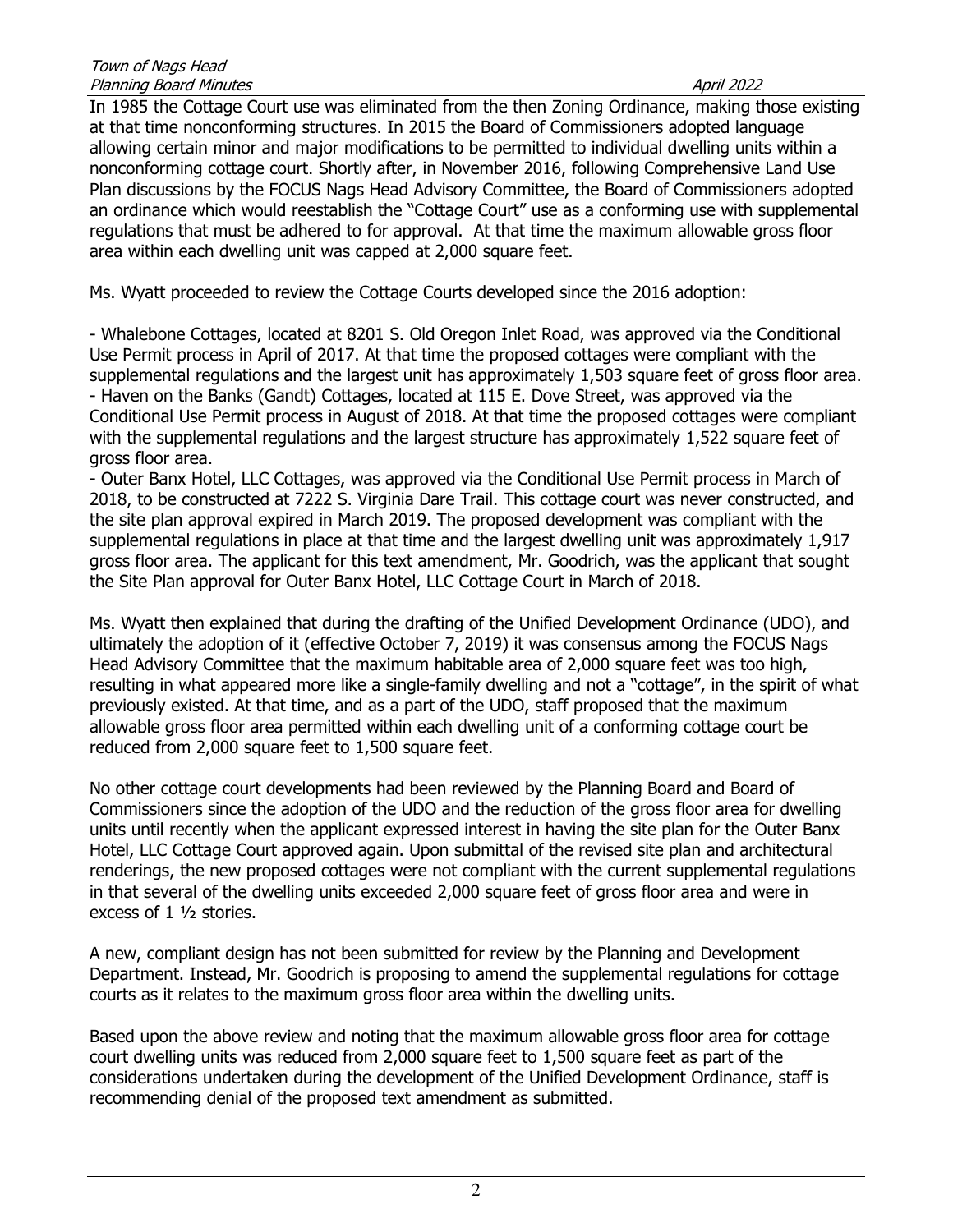Ms. Wyatt referred to an attachment included in the Board's agenda packet labeled "Cottage Court Footprints", in which Staff determined the floor area of several cottage courts throughout the Town. The average sizes of multiple older Cottage Court developments were as follows:

- 2 Fish Cay Cottages are approximately 954 square feet.
- Cahoon's Cottages are approximately 1,185 square feet.
- Oceanside Court Cottages are approximately 998 square feet.
- Sandspur Cottages are approximately 1,611 square feet, including larger unit for office and management facilities.
- Sea Spray Cottages are approximately 1,135 square feet.

Staff would submit that keeping the maximum allowable gross floor area for individual cottage court units limited to 1,500 square feet and limited to 1 ½ stories is consistent with the desired design and appearance expressed by the FOCUS Nags Head Advisory Committee as well as with the aesthetic of the existing cottage courts which this ordinance was designed to emulate. Staff would submit that a maximum gross floor area of 2,000 square feet is in more in line with the gross floor area of a singlefamily dwelling, and not that of a "cottage". Further, staff does have a concern that increasing the allowable gross floor area to be more characteristic of a single-family dwelling, would lend itself to a desire to "condo-out" the structures and offer them for sale thus circumventing the Town's subdivision ordinance.

Ms. Wyatt noted that she as well as Mr. Goodrich were available to answer any questions for the Board.

Mr. Gwinn asked Ms. Wyatt to elaborate on the reduction from the 2000 square feet to 1500 square feet. Ms. Wyatt stated that Staff had initially recommended 2000 but once they saw it developed – Whalebone Cottages were the first under the 2016 Ordinance, they noted that 1500 seemed to be the right size that resembled the older cottage courts. They wanted to keep the smaller scale and have them be more consistent with what already existed.

Ms. Wyatt further explained that one of the unknowns with newer cottage courts was having them conform to flood regulations as the older ones were all built on-grade. The new ones must be elevated, with parking below.

Ms. Wyatt confirmed that they wanted smaller dwelling units under one ownership with shared utilities, and under one management entity. The hope was to expand the options available for other types of rental units other than single-family dwellings or hotels.

Ms. Wyatt confirmed for Mr. Ferguson that aesthetically they wanted the newer cottages to be in keeping with those already in existence so no more than 1 ½ stories as well as smaller footprints. Ms. Wyatt noted that the 2016 ordinance was modeled with the Sea Spray cottages in mind.

Mr. Goodrich addressed the Board and explained that he was unaware that the Focus Group had changed the maximum square footage from 2000 to 1500 until he came to reapply for the cottage court. Mr. Goodrich noted that no matter what the size limits, a developer is going to build the biggest house that they can. What he is proposing is having three different sizes, 1/3 of the units to be one story, 1/3 to be 1.5 stories and 1/3 to be 2 stories in keeping with the Town's desire of having diversity in the size of dwelling units. Mr. Goodrich noted that the majority of the existing cottage courts were built in the 1950s and 60s and that times have changed some since then. He believes that a 2000 SF cottage is basically four bedrooms, just enough for a family going on vacation. If the Town wants diversity, then different sizes and heights are necessary; Mr. Goodrich feels that what he is asking for is reasonable.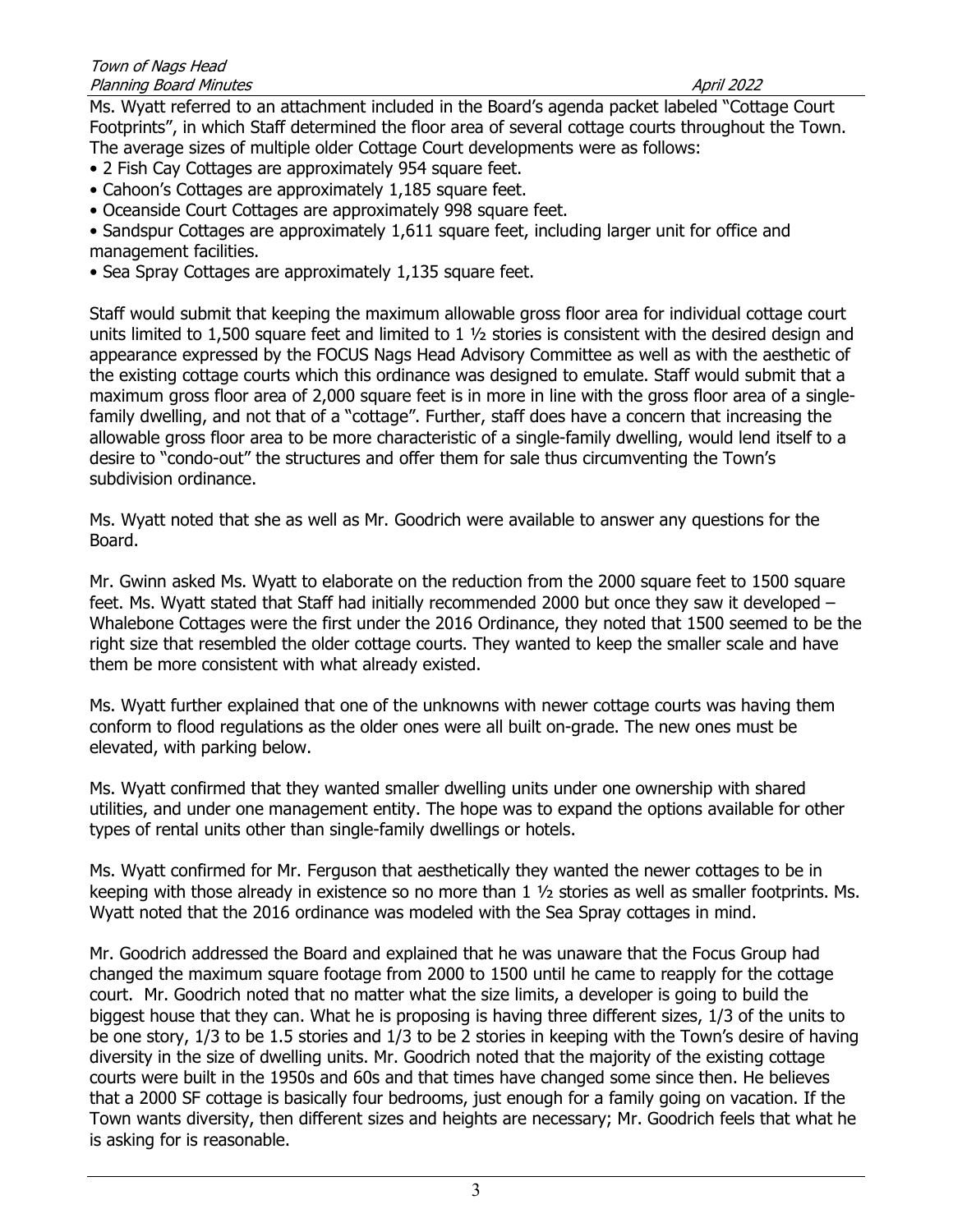Mr. Goodrich explained to Mr. Ferguson that the approval expired while he and his partner were busy doing other things.

Mr. Goodrich confirmed for Mr. Gwinn that he was proposing six units and spoke to the septic requirements for a cottage court.

Mr. Goodrich confirmed for Mr. Gwinn that he was not aware of the changes resulting from the Focus Group. Mr. Elder explained that he was part of Nags Head Focus and that there were several changes that came out from that group and included a long public comment period.

Ms. Wyatt confirmed for Ms. Lambert that the ordinance has always limited the cottages to 1.5 stories. Ms. Lambert stated that for her, part of keeping the cottage court feel, is having that height limitation which is more in keeping with the aesthetics of Nags Head.

Mr. Elder agreed noting that while building to the line might be the pursuit of developers a 2000 SF house is larger than average for what the Town was intending with the ordinance change; Mr. Elder does not see the reduction as being restrictive.

Mr. Ferguson agreed with Mr. Elder noting that the newest cottage court on US 158 look more like houses than cottages, especially with cars parked underneath. Mr. Ferguson also agreed with staff's assessment that increasing the allowable gross floor area to be more characteristic of a single-family dwelling, would lend itself circumventing the Town's subdivision ordinance.

Mr. Goodrich discussed the challenges of lot coverage as well as meeting flood and stormwater standards when building on slab.

Ms. Wyatt confirmed for Mr. Goodrich that the UDO was adopted in August of 2019 but was given an effective date of October in order to have time for public outreach and education. Ms. Wyatt also confirmed that the only application that has been received since then is for the re-approval for Outer Banx Hotel, LLC.

Ms. Wyatt noted for the record that for the cottage courts the parking requirement two spaces per cottage.

Ms. Wyatt confirmed for Mr. Ferguson that under the new requirements for cottage courts, the lot coverage allowance would be 55%.

Ms. Lambert reiterated her thought that allowing an increase would not be consistent and would not be in keeping with what makes Nags Head different and she would not want to be responsible for making that change.

Mr. Ferguson agreed noting that 1500 SF is more than adequate especially for having six cottages in one lot.

Gary Ferguson moved to recommend denial of the text amendment. David Elder seconded, and the motion passed unanimously.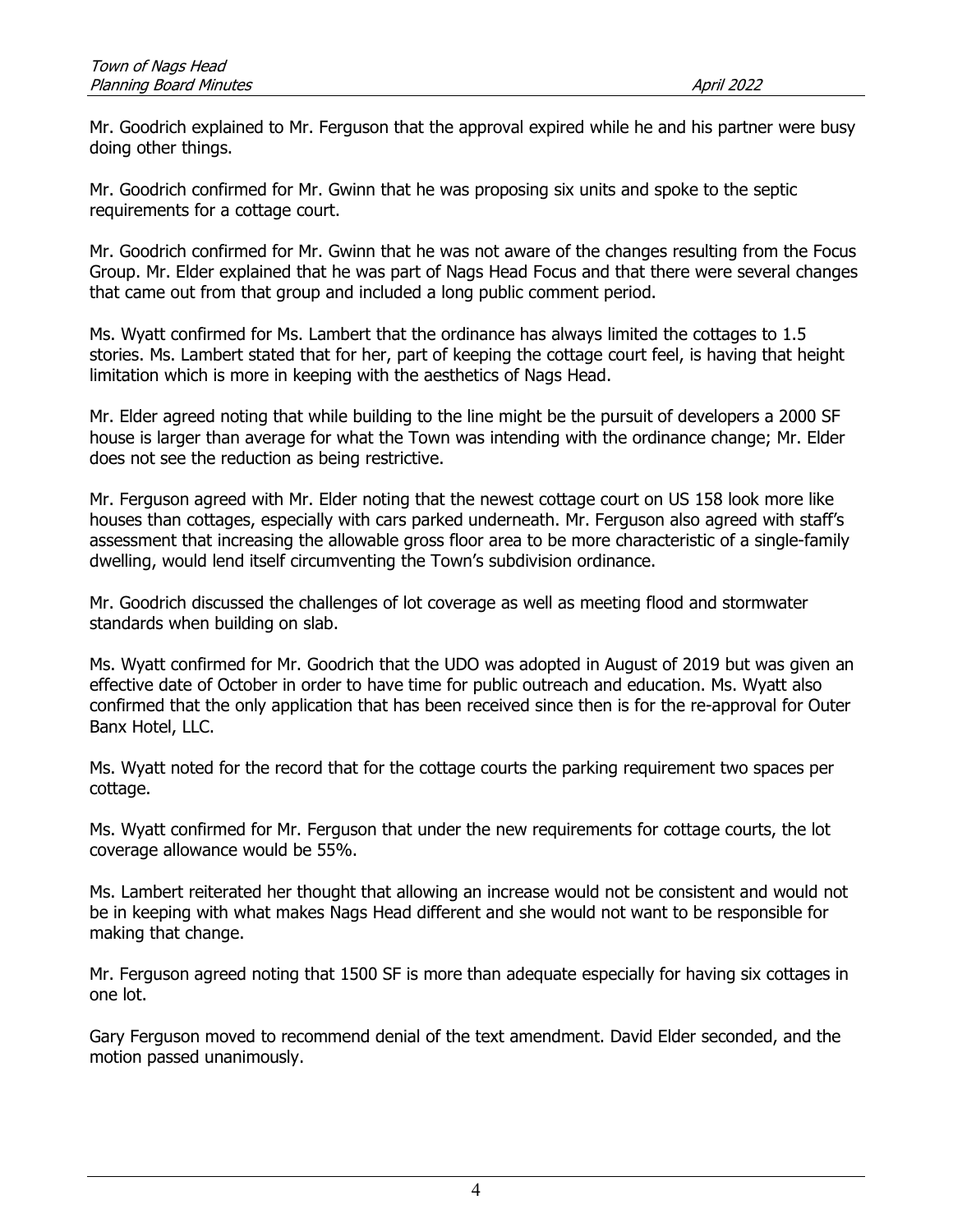# Report on Board of Commissioners Actions – April 6, 2022

Planning Director Kelly Wyatt gave an update on recent Board of Commissioner Actions, of note: there was a Public Hearing for the rezoning of property located at 2110 Pond Avenue – Nags Head Water Plant – the Board approved the rezoning as presented; Sr. Environmental Planner Kate Jones presented the Whalebone Park redevelopment plan - Staff is to provide an estimated cost to the Board comparing the use of potable water vs treated water in the Spray Play option in order to provide a better cost analysis for water use; Decentralized Wastewater Management Plan - The Plan will be finalized within the next couple of weeks and will be provided to the Board for consideration at their May 2022 meeting.

# Town Updates

None

## Discussion Items

## Update on Resilient Coastal Communities Program

Candice Andre, Senior Project Manager with VHB, gave an update on the RCCP project via a Zoom presentation. Ms. Andre's presentation centered around Community Engagement, the Interactive Map of Critical Assets and Next Steps.

- 1) Community Engagement A community engagement survey was conducted and approximately 157 people participated in the online survey. The most concerning hazards to participants were hurricanes and tropical storms followed by beach erosion and flooding. Participants further indicated that the Town should focus on infrastructure and nature-based measures such as stormwater improvements, living shorelines, rain gardens, and beach nourishment to be more resilient.
- 2) Interactive Map The team developed and presented the interactive map of critical assets and natural infrastructure in the Town at the last Planning Board meeting. Town staff have reviewed the viewer and provided feedback to the consultant in addition to the feedback provided by the Planning Board at their last meeting. The team continues to update the viewer based on feedback.
- 3) Next Steps Ms. Andre presented a potential solutions project list developed from existing plans for the Planning Board to review. The list best reflects the priorities pulled from the Community survey. The Board agreed that it looked like a comprehensive list. Ms. Andre noted that they are now working on prioritizing the projects based on things such as cost-benefit and capacity to implement; they hope to have this done by the end of the month. The team also hopes to complete the application for Phase 3 by June; this application will include one priority project from Phase 2.

## Update On EV Action Plan

Principal Planner Holly White gave an update on the EV Action Plan. The MEM Program students provided staff with a draft EV Action Plan on March 23, 2022. The draft Plan was forwarded to Planning Board Members for their review and feedback. A final draft of the plan is anticipated to be